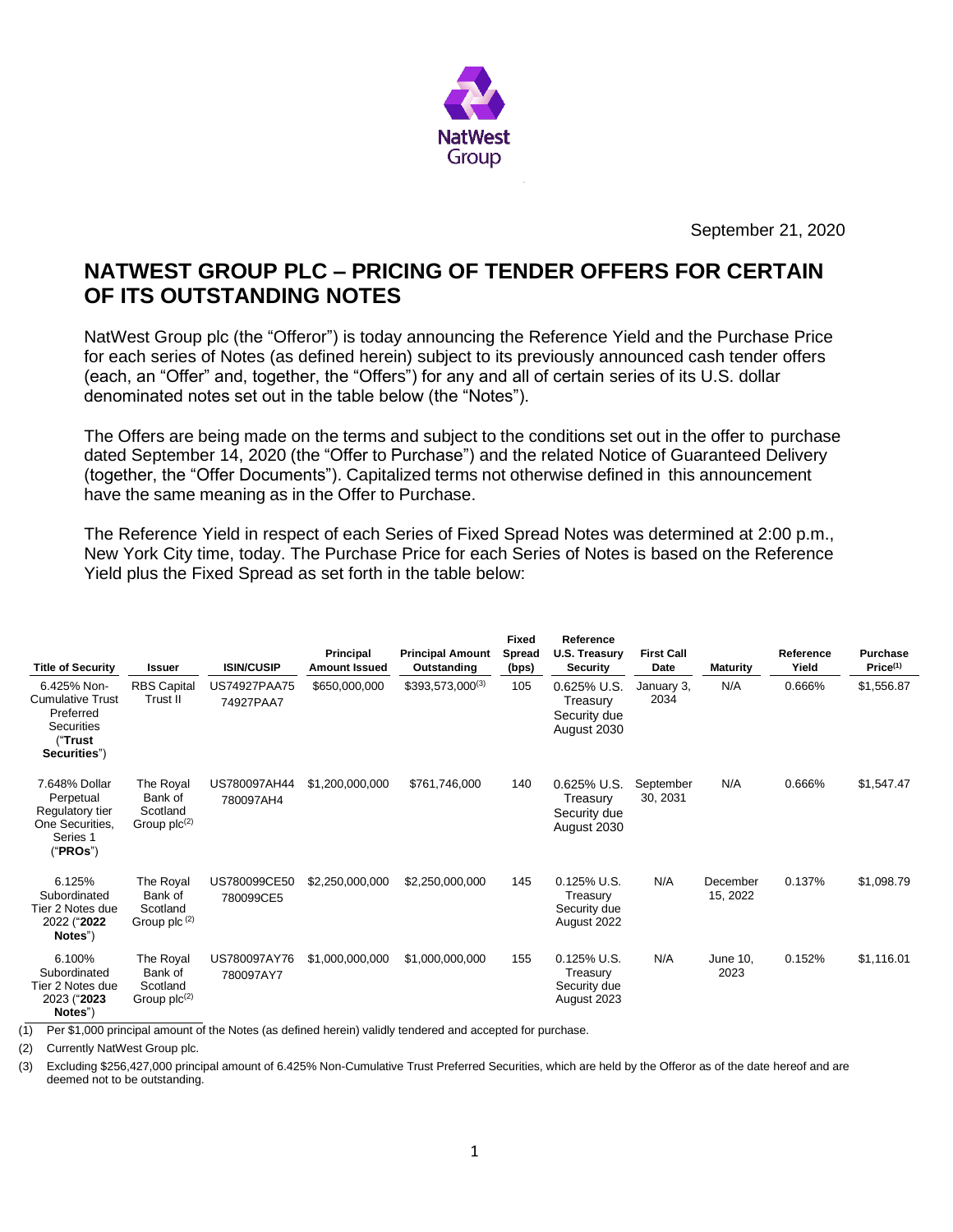The Offers will expire at 5:00 p.m., New York City time, on September 21, 2020, unless extended (such date and time, as the same may be extended, the "Expiration Deadline") or earlier terminated. Holders must validly tender and not validly withdraw their Notes at or prior to the Expiration Deadline in order to be eligible to receive the relevant Purchase Price. Notes validly tendered may be withdrawn at any time prior to the Withdrawal Deadline, but not thereafter.

In addition to the Purchase Price, holders whose Notes are accepted for purchase pursuant to the Offers will also receive in the case of PROs, 2022 Notes and 2023 Notes, accrued and unpaid interest on each \$1,000 principal amount of such Notes (rounded to the nearest \$0.01) from, and including, the last interest payment date up to, but not including, the Settlement Date and, in the case of the Trust Securities, an amount equal to accrued and unpaid cash distributions on each \$1,000 principal amount of such Trust Securities (rounded to the nearest \$0.01) from, and including, the last distribution payment date up to, but not including, the Settlement Date.

Unless the Offers are extended, reopened or earlier terminated, the Settlement Date is expected to be September 24, 2020.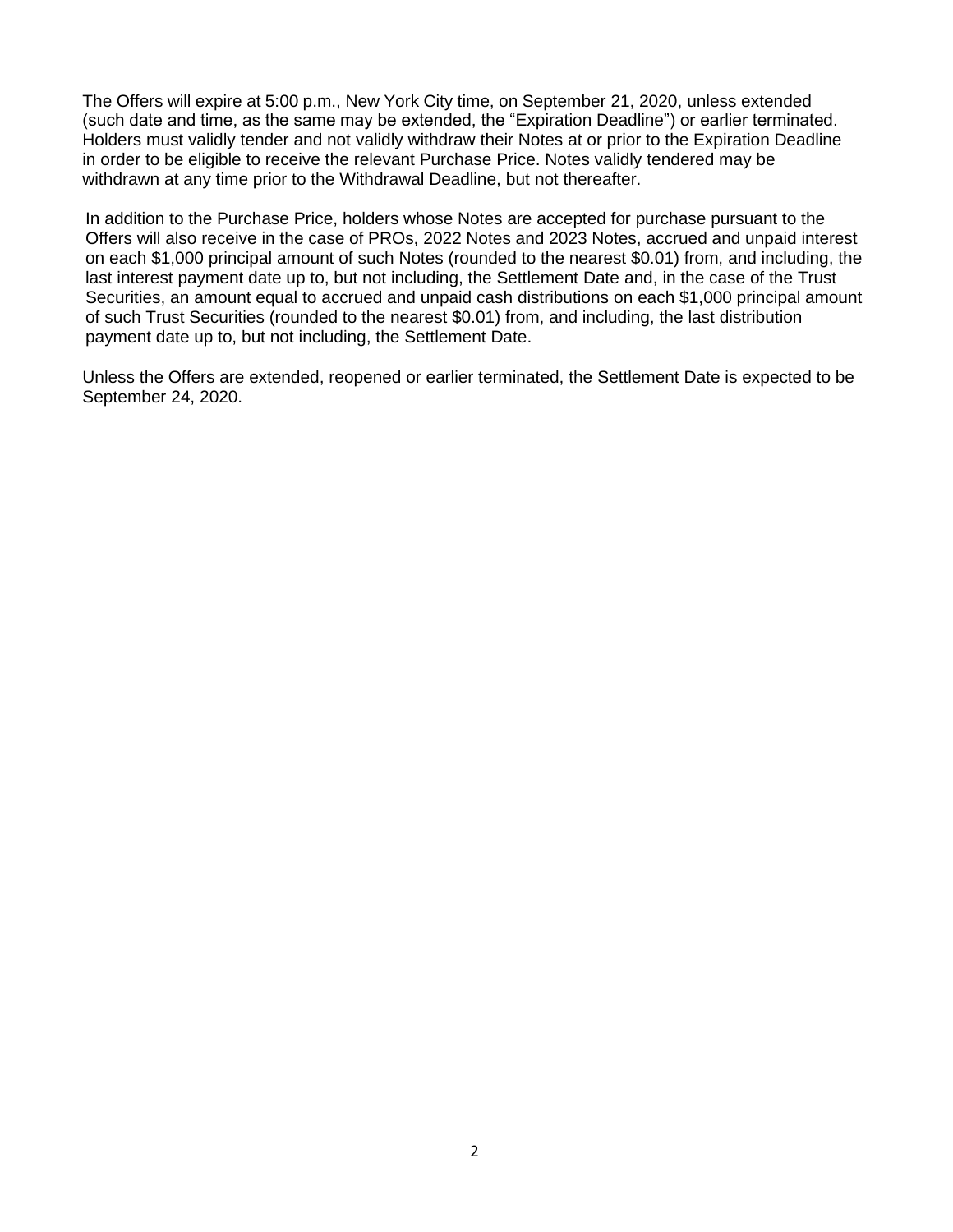## **FURTHER INFORMATION**

Copies of the Offer Documents are available at the following web address: [www.lucid-is.com/natwest](http://www.lucid-is.com/natwest)

Requests for additional copies of the Offer Documents and information in relation to the procedures for tendering should be directed to:

| <b>Tender Agent</b>                            |                                               |  |  |  |  |  |  |
|------------------------------------------------|-----------------------------------------------|--|--|--|--|--|--|
| <b>Lucid Issuer Services Limited</b>           | Email: natwest@lucid-is.com                   |  |  |  |  |  |  |
| David Shilson                                  | Telephone: +44 20 7704-0880                   |  |  |  |  |  |  |
| <b>NatWest Treasury Markets</b>                |                                               |  |  |  |  |  |  |
| <b>Scott Forrest</b>                           | Email: scott.forrest@natwest.com              |  |  |  |  |  |  |
| Head of Treasury DCM                           | Telephone: +44 (0)774 745 5969                |  |  |  |  |  |  |
| <b>Investor Relations</b>                      |                                               |  |  |  |  |  |  |
| Paul Pybus                                     | Email: paul.pybus@natwest.com                 |  |  |  |  |  |  |
| <b>Head of Debt Investor Relations</b>         | Telephone: +44 (0)776 916 1183                |  |  |  |  |  |  |
| <b>Global Arranger and Lead Dealer Manager</b> |                                               |  |  |  |  |  |  |
| <b>NatWest Markets</b>                         | Telephone: +44 20 7678-5222                   |  |  |  |  |  |  |
|                                                | Email: liabilitymanagement@natwestmarkets.com |  |  |  |  |  |  |
|                                                | Attn: Liability Management                    |  |  |  |  |  |  |
| <b>Dealer Managers</b>                         |                                               |  |  |  |  |  |  |
| Goldman Sachs & Co. LLC                        | Telephone: +1 800 828-3182                    |  |  |  |  |  |  |
|                                                | Collect: +1 212 357-0215                      |  |  |  |  |  |  |
|                                                | U.K.: +44 20 7552-6157                        |  |  |  |  |  |  |
|                                                | Email: liabilitymanagement.eu@gs.com          |  |  |  |  |  |  |
|                                                | Attn: Liability Management Group              |  |  |  |  |  |  |
| <b>UBS Investment Bank</b>                     | Telephone: + 1 888 719-4210                   |  |  |  |  |  |  |
|                                                | Collect: +1 203 719 4210                      |  |  |  |  |  |  |
|                                                | U.K.: +44 20 7568 1121                        |  |  |  |  |  |  |
|                                                | Email: ol-liablitymanagement-eu@ubs.com       |  |  |  |  |  |  |
|                                                | Attn: Liability Management                    |  |  |  |  |  |  |
|                                                |                                               |  |  |  |  |  |  |

## **DISCLAIMER**

This announcement and the Offer to Purchase (including the documents incorporated by reference therein) contain important information which should be read carefully before any decision is made with respect to the Offer. If you are in any doubt as to the contents of this announcement or the Offer to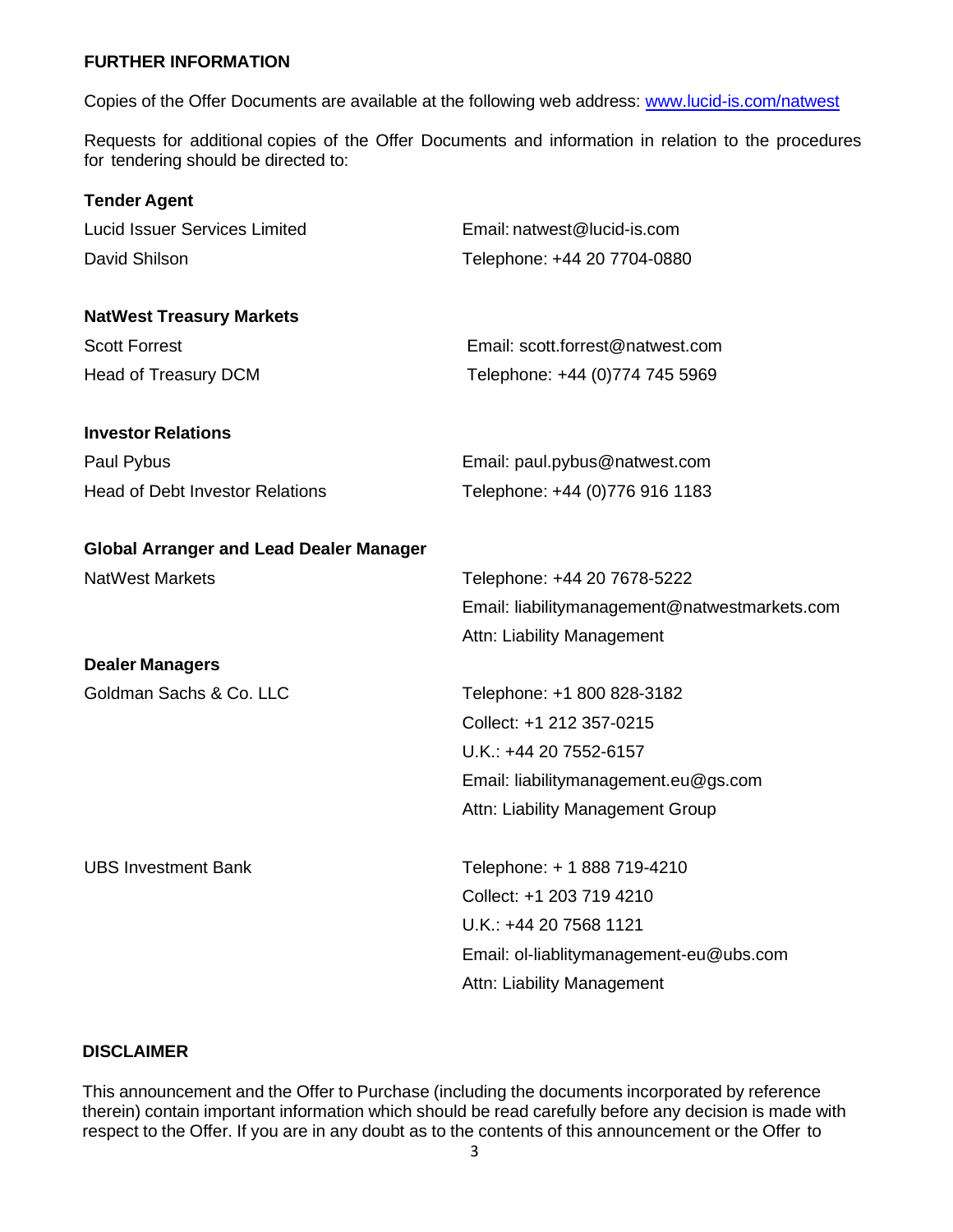Purchase or the action you should take, you are recommended to seek your own financial and legal advice, including as to any tax consequences, immediately from your stockbroker, bank manager, solicitor, accountant or other independent financial or legal adviser. Any individual or company whose Notes are held on its behalf by a broker, dealer, bank, custodian, trust company or other nominee or intermediary must contact such entity if it wishes to participate in the Offer. None of the Offeror, the Dealer Managers, the Tender Agent or the trustee with respect to the Notes (or any of their respective directors, employees or affiliates) make any recommendation as to whether holders should tender Notes pursuant to the Offer.

## **OFFER RESTRICTIONS**

## **European Economic Area ("EEA")**

The communication of this announcement, the Offer to Purchase and any other documents or materials relating to the Offers does not constitute an offer of securities to the public for the purposes of Regulation (EU) 2017/1129 and accordingly the requirement to produce a prospectus does not apply to the Offers.

## **United Kingdom**

The communication of this announcement, the Offer to Purchase and any other documents or materials relating to the Offers are not being made, and such documents and/or materials have not been approved, by an authorized person for the purposes of section 21 of the Financial Services and Markets Act 2000 (the "FSMA"). Accordingly, this announcement, the Offer to Purchase and such other documents and/or materials are not being distributed to, and must not be passed on to, the general public in the United Kingdom. The communication of the Offer to Purchase and such other documents and/or materials is exempt from the restriction on financial promotions under section 21 of the FSMA on the basis that they are only being distributed to and are only directed at persons to whom they can lawfully be circulated outside the United Kingdom or to: (i) persons in the United Kingdom having professional experience in matters relating to investments falling within the definition of investment professionals (as defined in Article 19(5) of the Financial Services and Markets Act 2000 (Financial Promotion) Order 2005 (as amended, the "Financial Promotion Order")); (ii) persons falling within Article 49(2)(a) to (d) ("high net worth companies, unincorporated associations etc.") of the Financial Promotion Order; (iii) persons falling within Article 43 of the Financial Promotion Order; or (iv) any other persons to whom the Offer to Purchase and such other documents and/or materials may otherwise lawfully be communicated under the Financial Promotion Order (all such persons together being referred to as "relevant persons"). This announcement and the Offer to Purchase and such documents and/or materials are directed only at relevant persons and must not be acted on or relied on by persons who are not relevant persons. Any investment or investment activity to which this announcement and the Offer to Purchase relate is available only to relevant persons and will be engaged in only with relevant persons.

## **Belgium**

Neither this announcement, the Offer to Purchase nor any other documents or materials relating to the Offers have been submitted to or will be submitted for approval or recognition to the Financial Services and Markets Authority (*Autorité des services et marchés financiers / Autoriteit voor financiële diensten en markten*) and, accordingly, the Offers may not be made in Belgium by way of a public offering, as defined in Articles 3 and 6 of the Belgian Law of April 1, 2007 on public takeover bids as amended or replaced from time to time. Accordingly, the Offers may not be advertised and the Offers will not be extended, and neither this announcement, the Offer to Purchase nor any other documents or materials relating to the Offers (including any memorandum, information circular, brochure or any similar documents) have been or shall be distributed or made available, directly or indirectly, to any person in Belgium other than "qualified investors" in the sense of Article 10 of the Belgian Law of June 16, 2006 on the public offer of placement instruments and the admission to trading of placement instruments on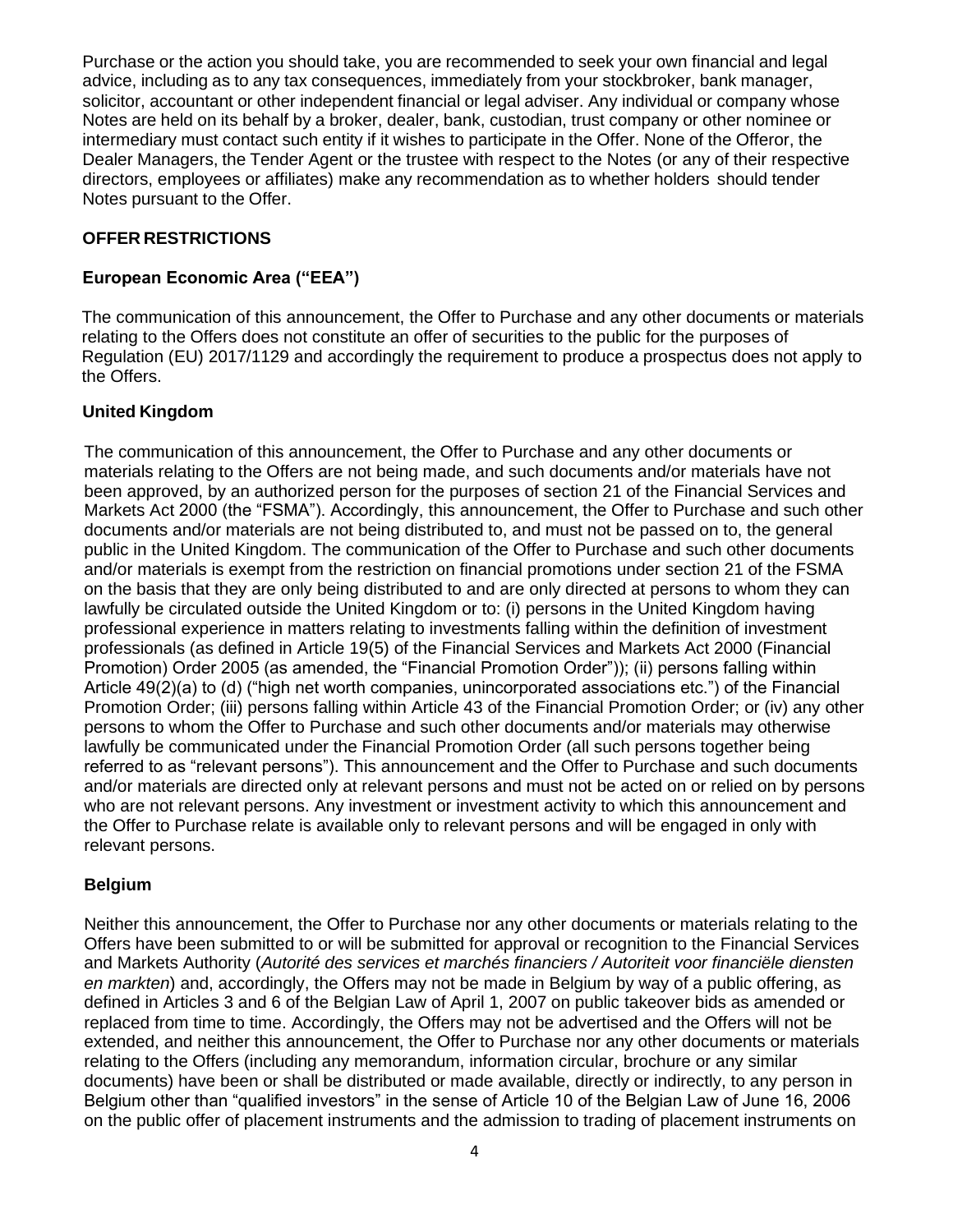regulated markets, acting on their own account. This announcement and the Offer to Purchase have been issued only for the personal use of the above qualified investors and exclusively for the purpose of the Offers. Accordingly, the information contained in this announcement and the Offer to Purchase may not be used for any other purpose or disclosed to any other person in Belgium.

## **France**

This announcement, the Offer to Purchase and any other documents or offering materials relating to the Offers may not be distributed in the Republic of France except to qualified investors (*investisseurs qualifiés*) as defined in Article 2(e) of the Prospectus Regulation. This announcement and the Offer to Purchase have not been and will not be submitted for clearance to the *Autorité des marchés financiers*.

## **Italy**

None of the Offers, this announcement, the Offer to Purchase or any other documents or materials relating to the Offers has been or will be submitted to the clearance procedure of the *Commissione Nazionale per le Società e la Borsa* ("CONSOB"), pursuant to applicable Italian laws and regulations.

The Offers are being carried out in the Republic of Italy ("Italy") as an exempted offer pursuant to article 101-bis, paragraph 3-bis of the Legislative Decree No. 58 of February 24, 1998, as amended (the "Financial Services Act") and article 35-bis, paragraph 4 of CONSOB Regulation No. 11971 of May 14, 1999, as amended (the "Issuers' Regulation"). The Offers are also being carried out in compliance with article 35-bis, paragraph 7 of the Issuers' Regulation.

Holders or beneficial owners of the Notes located in Italy can tender the Notes through authorized persons (such as investment firms, banks or financial intermediaries permitted to conduct such activities in Italy in accordance with the Financial Services Act, CONSOB Regulation No. 20307 of February 15, 2018, as amended from time to time, and Legislative Decree No. 385 of September 1, 1993, as amended) and in compliance with applicable laws and regulations or with requirements imposed by CONSOB or any other Italian authority.

Each intermediary must comply with the applicable laws and regulations concerning information duties *vis-à-vis* its clients in connection with the Notes and the Offers.

## **Canada**

The materials relating to the Offers do not constitute, and may not be used in connection with, an offer or solicitation in any place where offers or solicitations are not permitted by law. Any offer or solicitation in Canada must be made through a dealer that is appropriately registered under the laws of the applicable province or territory of Canada, or pursuant to an exemption from that requirement.

## **Hong Kong**

The communication of the Offer to Purchase and any other documents or materials relating to the Offers and/or the Notes is not being made in Hong Kong, by means of any document, other than (i) in circumstances which do not constitute an offer to the public within the meaning of the Companies (Winding Up and Miscellaneous Provisions) Ordinance (Cap. 32, Laws of Hong Kong) (the "**CWUMPO**"), or (ii) under the exemptions applicable under the Securities and Futures Ordinance (Cap. 571, Laws of Hong Kong) (the "**SFO**") and any rules made thereunder, or (iii) in other circumstances which do not result in the Offer to Purchase and any other documents or materials relating to the Offers and/or the Notes being a "prospectus" as defined in the CWUMPO.

## **General**

The Offers do not constitute an offer to buy or the solicitation of an offer to sell Notes (and offers to sell